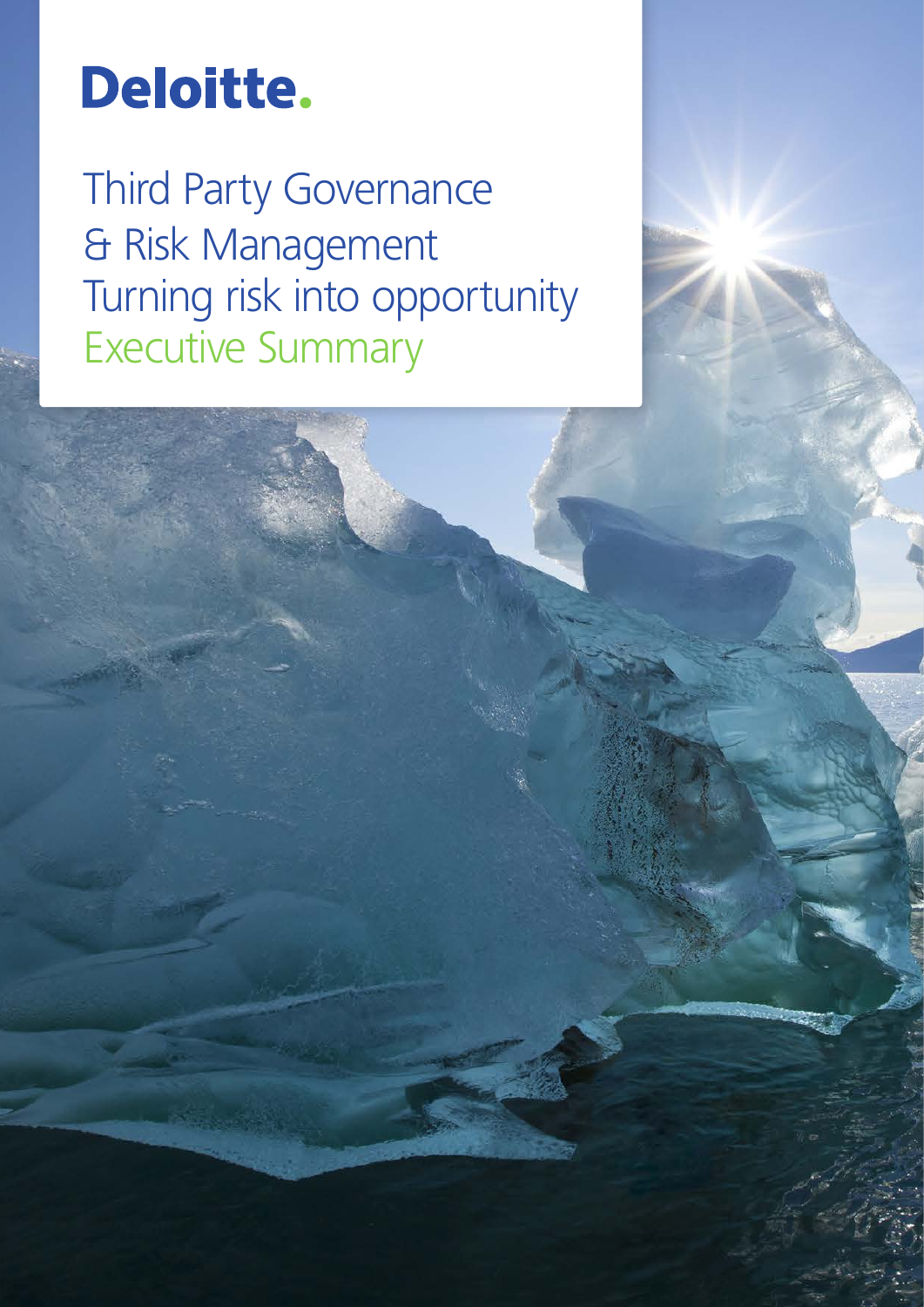# The rise of the extended enterprise

Global third party ecosystems of organisations, also known as the extended enterprise (including suppliers, support service providers, sales agents/distributors and affiliated organisations, whether an alliance, joint venture or a subsidiary) are in recent years becoming stronger sources of strategic advantage. They enable cost reduction, access to scarce skills and knowledge, business agility and other innovative forms of enhanced business value. The scale on which this is now taking place is generally much larger than in the past. However, businesses are also facing new risks, such as the threat of high profile business failure, accountability for illegal third party action or regulatory enforcement action with punitive fines, leading to reputational damage and erosion of shareholder wealth.



The Financial Services sector has dominated industry-specific regulation around the world impacting the use of third parties, which is expected to get more severe, however similar regulation is being introduced in other industry sectors such as life sciences and healthcare, chemicals, food and retail etc.

Deloitte estimates that the failure by large multinational businesses to appropriately identify and manage third parties can lead to fines and direct compensation costs or other revenue losses in the range of US\$ 2 – 50 million, while action under global legislation such as the US Foreign Corrupt Practices Act can be far higher, touching US\$ 0.5 – 1 billion. This resonates with academic research which has established that punishment by regulators causes losses to shareholders that are, on average, 10 times the size of the fine itself and negatively impacts share prices, on an average by around 2.55% in the three days after the announcement, where direct harm to customers and investors is involved. This of course is in addition to the significant reputational damage that an organisation will incur.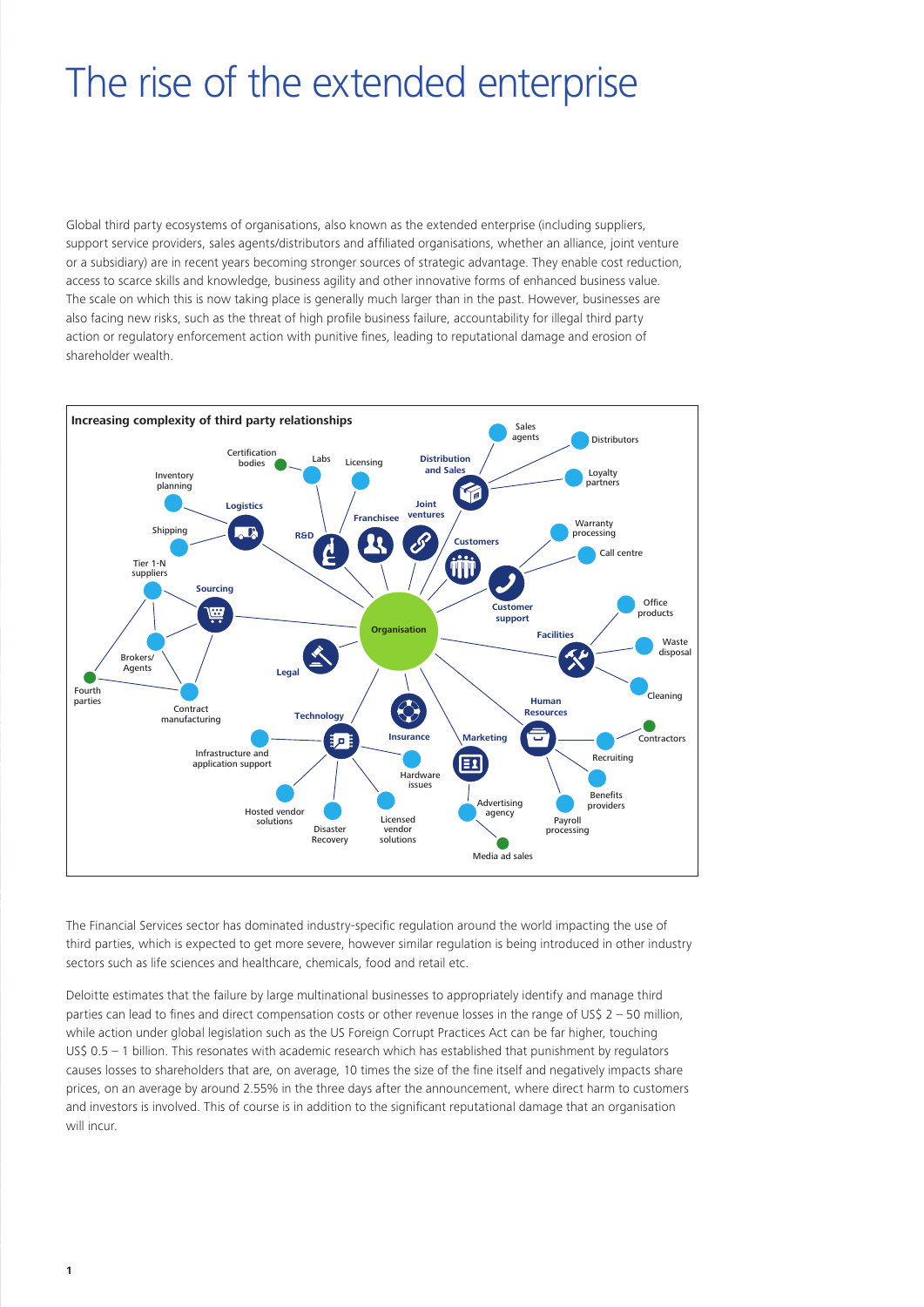## Third Party Governance & Risk Management (TPGRM)



TPGRM is in its infancy. Focus on third party risk has traditionally been reactive and determined by who is driving the activity. Such a decentralised approach to risk has led to micro-focus on risk areas that interest certain parts of a business or certain functions (for example, operational performance from a supply chain perspective or information security from a corporate security angle).

Organisations are only now starting to depart from this myopia and take a Board and leadership-led holistic and proactive approach to risk as a source of organisational value, covering all categories of third parties and all areas of risk, considering *operational risk* factors (e.g. performance, quality standards, delivery times, KPI/SLA measurement) with *reputational/financial risk* factors (e.g. labour practices, an understanding of financial health, appropriate charging mechanisms and adherence to these) and *legal/regulatory risks* (e.g. compliance with bribery regulations, awareness of global industry standards as they apply to third parties, Environment and Health & Safety compliance).

#### **The Opportunity in the Risk**

It is easy to focus exclusively on the risk and forget the potential opportunity. Deloitte experience indicates that effectively governed third party relationships can be a significant source of organisational value arising, for example, from product or service innovation, expansion to new markets and access to skills and capabilities not available internally. Some organisations are now also able to effectively benefit from third parties as their knowledge partners or even as trusted advisors who are able to catalyse organisational innovation, provide strategic insights and feature on organisational Advisory Boards.

Deloitte believes those organisations that have a good handle on their third party business partners, can not only avoid the punitive costs and reputational damage, but stand to gain competitive advantage over their peers out performing them by an additional 4-5% ROE, which, in the case of Fortune 500 or FT500 companies can mean additional EBITA in the range of US\$ 25-500 million. Academic researchers concur with this view. When stakeholders can appreciate improvements in governance, controls and risk management that upgrade their long term expectations, equity values will rise.

#### **Undergoing a Value-Focused Transformation around TPGRM**

A step-by-step guide for global organisations desiring to undergo a value-focused transformation to adopt best-in-class practices in leveraging the extended enterprise as a source of opportunity is summarised below:

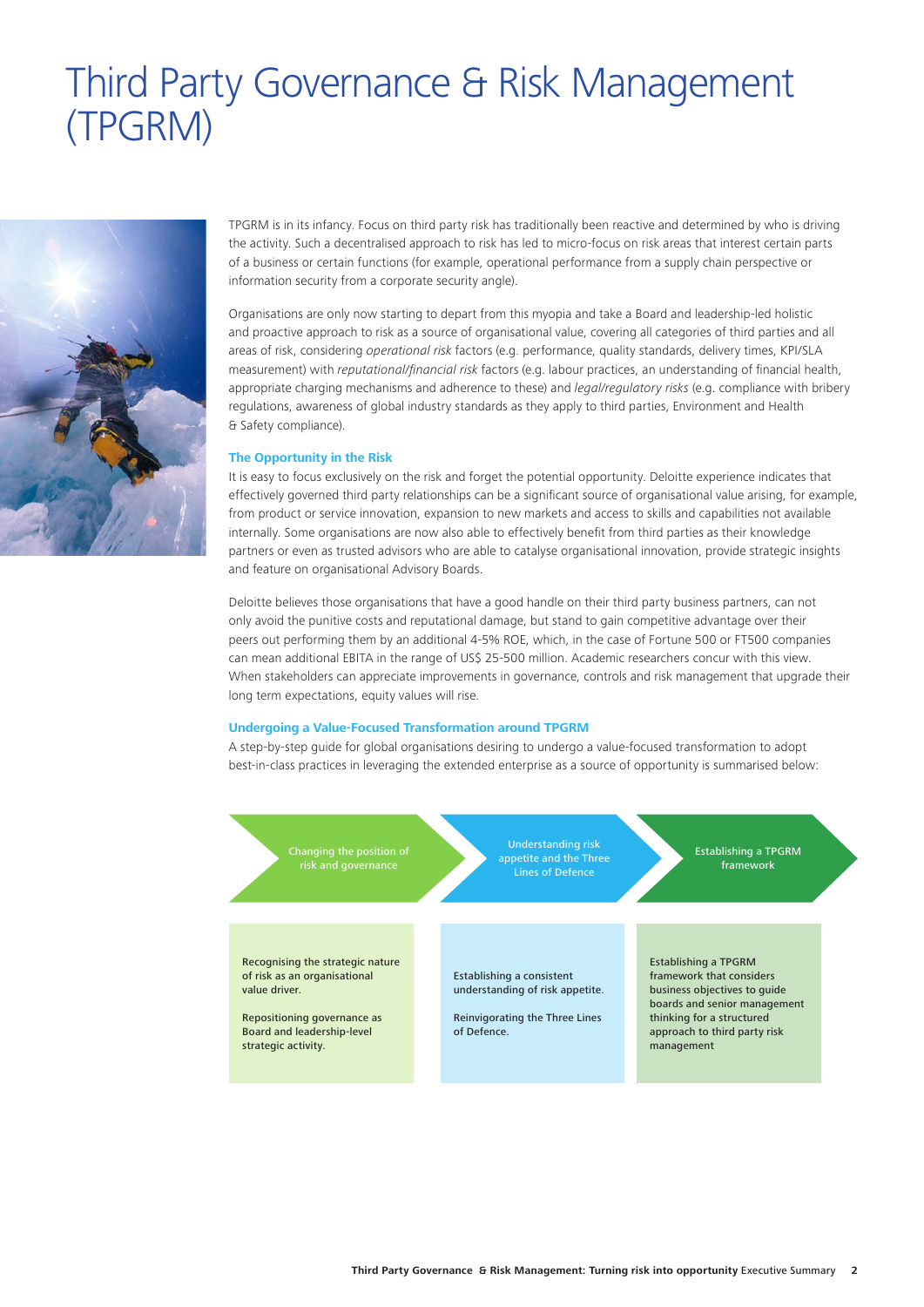#### **Step 1: Changing the position of risk and governance:**

Risk management has long been associated with mitigating adverse financial consequences of "bad things happening", which has historically positioned governance-related activities to avoid or mitigate risk. The first step in undergoing this transformation is to recognise that good governance and risk management around third parties is not about eliminating risk, but rather managing it appropriately. Such governance and risk management mechanisms should not stifle the business; it should raise organisational awareness and competencies, remain simple and proportional to the overall risk to the organisation, whilst providing the right management information to the key stakeholders.

Whilst risk mitigation will continue to remain a focus area, organisations should also see risks as a source of opportunity. Governance, a higher level process involving directing and managing risk management and related activities to address stakeholder expectations, therefore needs to reinvent itself to focus on maximising the opportunity, while also managing compliance requirements and the downside of risk. In this new thinking, the explicit linkage of risk and strategy, starting at the Board and C-suite level is considered an integral part of the organisational strategy-setting process.

#### **Step 2a: Understanding Risk Appetite**

Risk appetite is one of the essential concepts that must be understood and consistently applied to be able to reap the strategic benefits out of this emerging perspective on governance and risk management. Simply stated, risk appetite is the type and extent of risk that an organisation is willing to accept in its pursuit of value. Establishing risk appetite is thus about establishing the strategic boundary between the extent of risk that a business is willing and able to take as an integral part of its business model/profitability (risk seeking) on the one hand and the level at which it wants to expose itself to "bad things happening" on the other (risk aversion).

Let us take the example of a consumer products company that aspires to grow and increase market share by expanding to the new MINT countries through strategic alliances, leveraging newer sources of global supply for raw materials.

- Such as company may clearly articulate that it has absolutely *no risk appetite* for any reputational damage or erosion to shareholder wealth as a result of this aspiration.
- However it may have a *high risk appetite* with regard to new markets and franchisee networks and willing to accept higher losses in the pursuit of higher returns. The Board may define an expectation of say an 18% return on investment in each of these growth initiatives over a 1-3 year horizon, but not willing to take more than a 25% chance that the investment leads to a loss of more than 50% of the capital investment in any new initiative.
- With regard to its new sources of supply of raw materials, the Board may recognise the need for aggressive pricing to maintain its competitiveness, and in keeping with market expectations on similarly priced products, may also set a *higher risk appetite* relating to product defects in accepting the cost savings from lower-quality raw materials. For instance, it may set a target for production defects of say, one flaw per 1,000 units and articulate that production staff may accept defect rates up to 50% above this target (i.e., 1.5 flaws per 1,000 units) if the cost savings from using lower-cost materials is at least 10%.

Risk appetite is one of the essential concepts that must be understood and consistently applied to be able to reap the strategic benefits out of this emerging perspective on governance and risk management.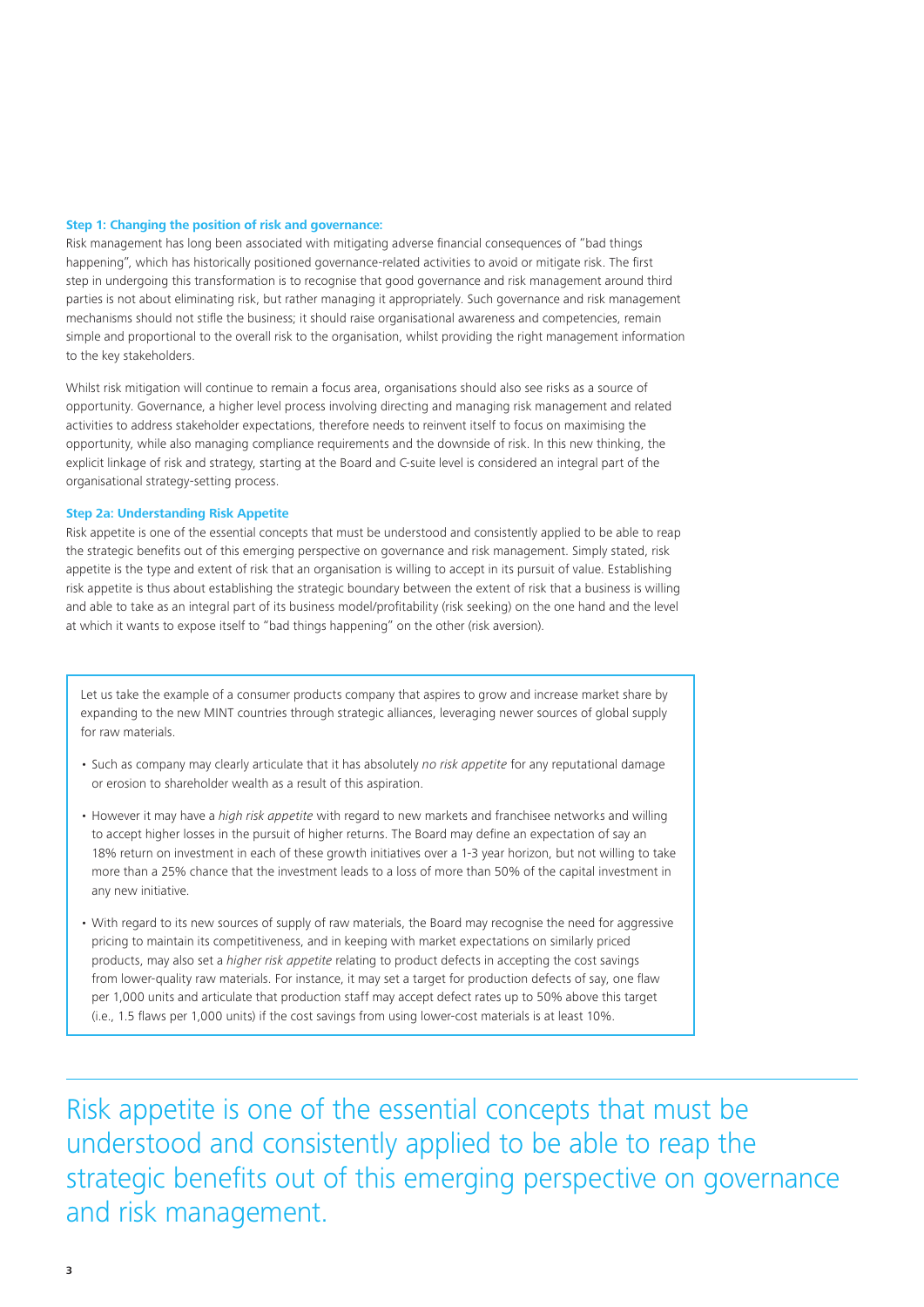#### **Step 2b: Leveraging the Three Lines of Defence**

To be able to position governance and risk management as an overarching strategic issue aligned to business strategy and operations drilling down to individual business units, it is important to establish how stakeholders at various levels will have a role to play across three groups:

- First Line of Defence: represents functions that own, manage and take corrective action for risks in their respective functional areas, reporting up to executive leadership.
- Second Line of Defence: represents functions that oversee and guide common risk management processes as a common organisational function, such as risk management or compliance, reporting to executive leadership.
- Third Line of Defence provides independent assurance on risk management, typically represented by Internal Audit functions and teams, reporting typically to an independent Audit Committee.

Set out below is an example of how the Three Lines of Defence could operate in case of third party risk management – this principle should be applied to each category of third party in the organisation to ensure good governance.

|                                                                                                          | 1st Line of Defence                                                                                                                                                                                                                                                                                                                                                                                                                                                                                                                                                                                                                                                                                                                                                                                                                                                                 | 2nd Line of Defence                                                                                                                                                                                                                                                                                                                                                                                                                                              | 3rd Line of Defence                                                                                                                                              |
|----------------------------------------------------------------------------------------------------------|-------------------------------------------------------------------------------------------------------------------------------------------------------------------------------------------------------------------------------------------------------------------------------------------------------------------------------------------------------------------------------------------------------------------------------------------------------------------------------------------------------------------------------------------------------------------------------------------------------------------------------------------------------------------------------------------------------------------------------------------------------------------------------------------------------------------------------------------------------------------------------------|------------------------------------------------------------------------------------------------------------------------------------------------------------------------------------------------------------------------------------------------------------------------------------------------------------------------------------------------------------------------------------------------------------------------------------------------------------------|------------------------------------------------------------------------------------------------------------------------------------------------------------------|
| <b>Business</b><br>management<br>& third party<br>engagement<br><b>Develop</b><br>& enforce<br>standards | Responsible Officer/Accountable Executive Team<br>• Establish business case for Third Party<br>engagement and provide budget<br>• Supervise and monitor end to end service integrity<br>• Manage and mitigate Operational Risk<br><b>Third Party Engagement Management</b><br>• Ensure Third Party actions comply with Third<br>Party policies<br>• Ensure Group position is protected in engaging<br>with Third Parties<br>• Ensure retained organisation is well defined and<br>transition is robust<br>Third Party & Contract Management<br>• Ensure Third Party and Contract management<br>governance is established, robust and compliant<br>• Ensure deliverables and obligations are assigned<br>to owners and managed rigorously<br>• Ensure change is managed correctly<br>• Manage incidents, issues and disputes robustly<br>• Ensure correct management at contract and | <b>Third Party Governance &amp; Risk</b><br>Management<br>• Established Third Party Governance<br>& Risk Management processes<br>and oversight<br>• Build and maintain Third Party<br>Governance & Risk Management<br>(TPGRM) Framework<br>• Risk segment Third Parties<br>• Create group-wide training, templates<br>and tools<br>• Put in place group TPGRM system<br>• Monitor framework adoption<br>• Set Third Party policies<br>• Monitor policy adherence |                                                                                                                                                                  |
| Control<br>assurance                                                                                     | vendor levels<br><b>Business Control &amp; Operational Risk</b><br>• Repsonsible for arranging third party inspections<br>• Assurance that issues are tracked by business area<br>& by Legal Entity                                                                                                                                                                                                                                                                                                                                                                                                                                                                                                                                                                                                                                                                                 | <b>Central Risk &amp; Compliance</b><br>• Verify whether TPGRM frameworks are<br>fit for purpose<br>Perform third party inspections as a<br>line function<br>• Monitor framework for compliance                                                                                                                                                                                                                                                                  | <b>Internal Audit</b><br>• Audit TPGRM framework<br>• Audit regulatory compliance<br>• Supervise and conduct<br>third party audits as an<br>independent function |
|                                                                                                          |                                                                                                                                                                                                                                                                                                                                                                                                                                                                                                                                                                                                                                                                                                                                                                                                                                                                                     | <b>SMEs</b><br>• Legal, Business Continuity, IT Risk, etc                                                                                                                                                                                                                                                                                                                                                                                                        |                                                                                                                                                                  |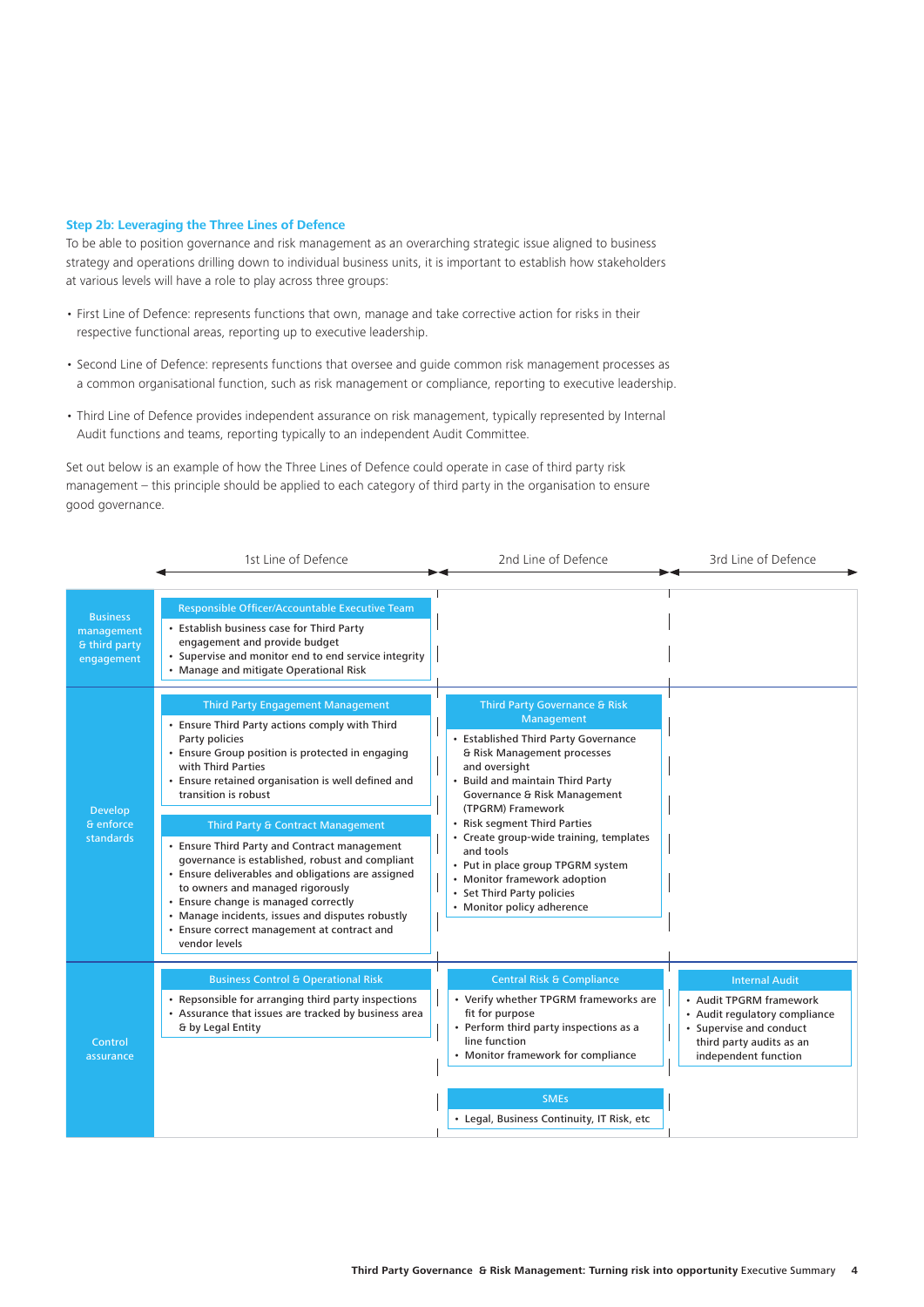#### **Step 3: Establishing a TPGRM Framework**

To assist Boards and senior management in the area of TPGRM, Deloitte has developed a framework, set out below. The framework is intended to guide management thinking for designing a structured approach, considering business objectives for using third parties, clearly identifying the associated risks, the required operating model components for end-to-end management and detailed management processes for enabling a sustainable, effective programme supported by business heads, procurement, legal, risk management, information technology, compliance and other functions.



#### **A Maturity Model to Assess Your Extended Enterprise**

We provide a maturity model to assess your extended enterprise, covering the key elements that, in our experience, are key to implementing a best-in-class TPGRM system.

These key elements are summarise d below and include strategy and governance-related matters, which underpin the establishment of a mature TPGRM system, supported by appropriate technology, process and people.

#### Strategy and Governance:

- Governance Structures to manage third party risk at an enterprise wide level.
- Ownership (Clarity of Roles and Responsibilities) of activities related to TPGRM.
- Stakeholder Engagement (Awareness and Commitment) related to TPGRM processes, including 'back-end monitoring' to determine internal compliance with TPGRM policies.
- Capability of individuals and decision-making authority at both a transactional and framework level.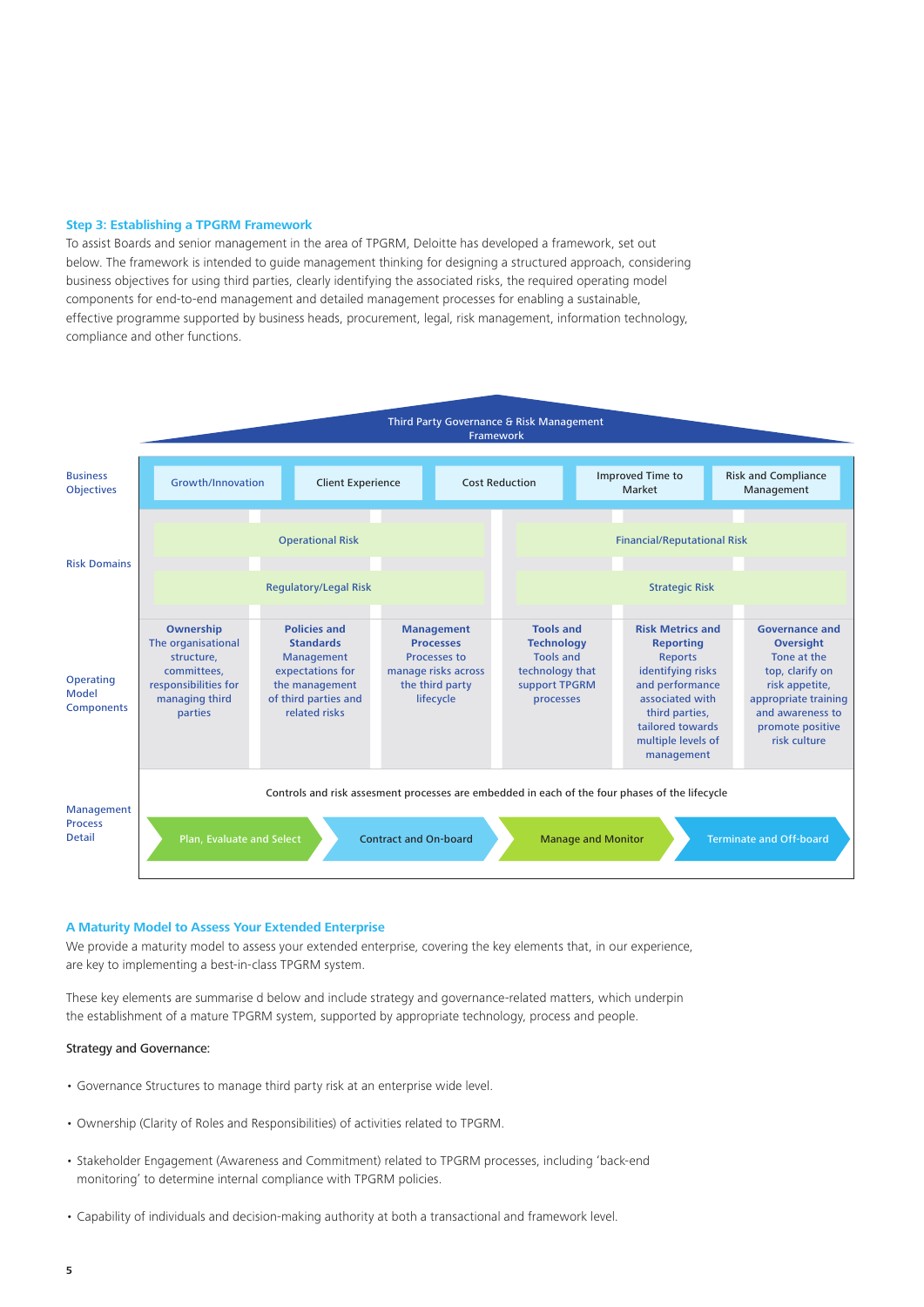People and Skills needed to resource TPGRM governance strucures.

Processes in place for TPGRM, evaluated in terms of robustness, clarity, practicality and alignment to risk appetite.

Technology to facilitate the performance of the framework seamlessly from inception to exit of a third party relationship.

In our experience, organisations enhance their performance byexploiting the opportunities arising from the extended enterprise as well as managing risks better as they mature over the five stages of evolution mentioned below:



Maturity of extended enterprise program